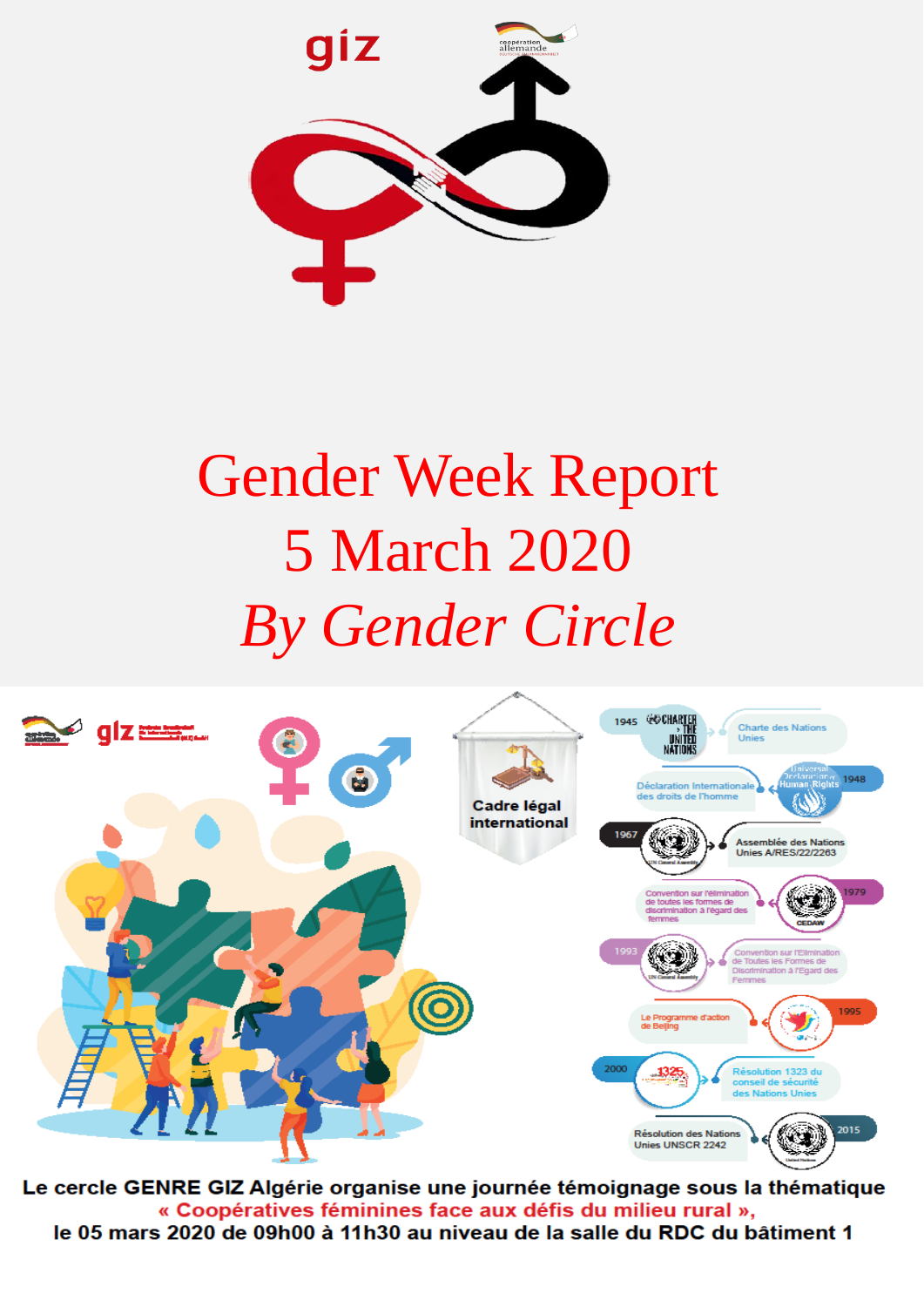On the occasion of Gender Week, GIZ Algeria organized on Thursday, March 5, 2020 an eventunder the theme "Women's cooperatives facing the challenges of the rural environment".

The session has been moderated by Ms Meriam Abdessemed, gender focal point and technical advisior, as well as and by Miss Soumeya Haouchine, national gender focal point at GIZ Algeria.

The welcome speech was given by Ms. Schieber who took this opportunity andemphasized the importance of constantly working on gender issues and reiterated her commitment to support the activities of gender circle .







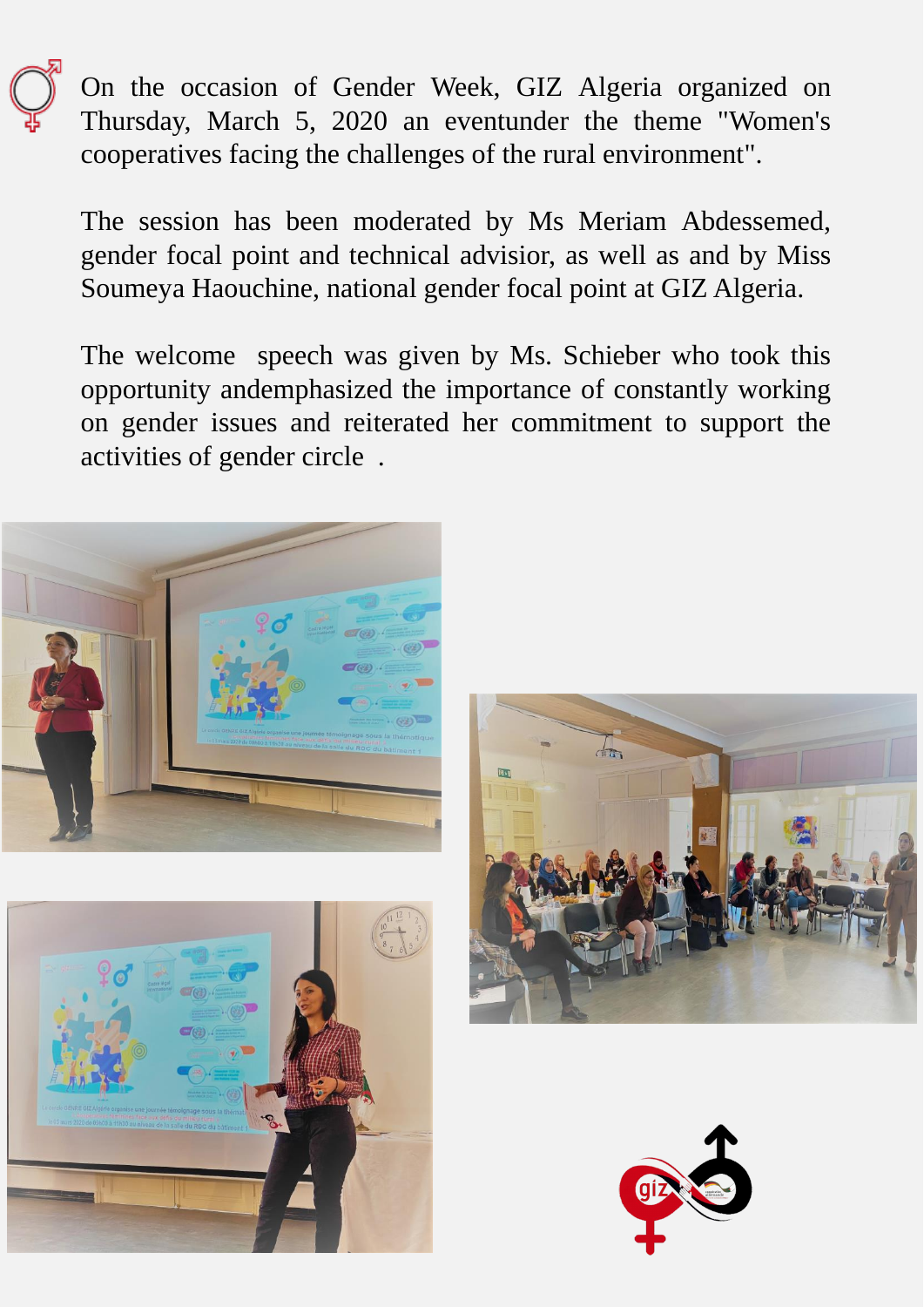

Ms. Meriam Abdessemed started with showing a film on the experience of rural womens in the development of the first women's cooperatives in Algeria in protected areas. This film was produced by the Algerien National Television, followed by a presentation of the approach of the project "Environmental Governance and Biodiversity" to organize womens working in valorization of traditional how-know and biological resources of her areas, all steps of of women's cooperative development have been detailed to demonstrate the constraints experienced and the social, economic and environmental impacts of the project given by Mr Rolf Dietmar, head of the project, Ms. Hafidha Lalmi, technical advisor and Ms Meriem Andessemed.